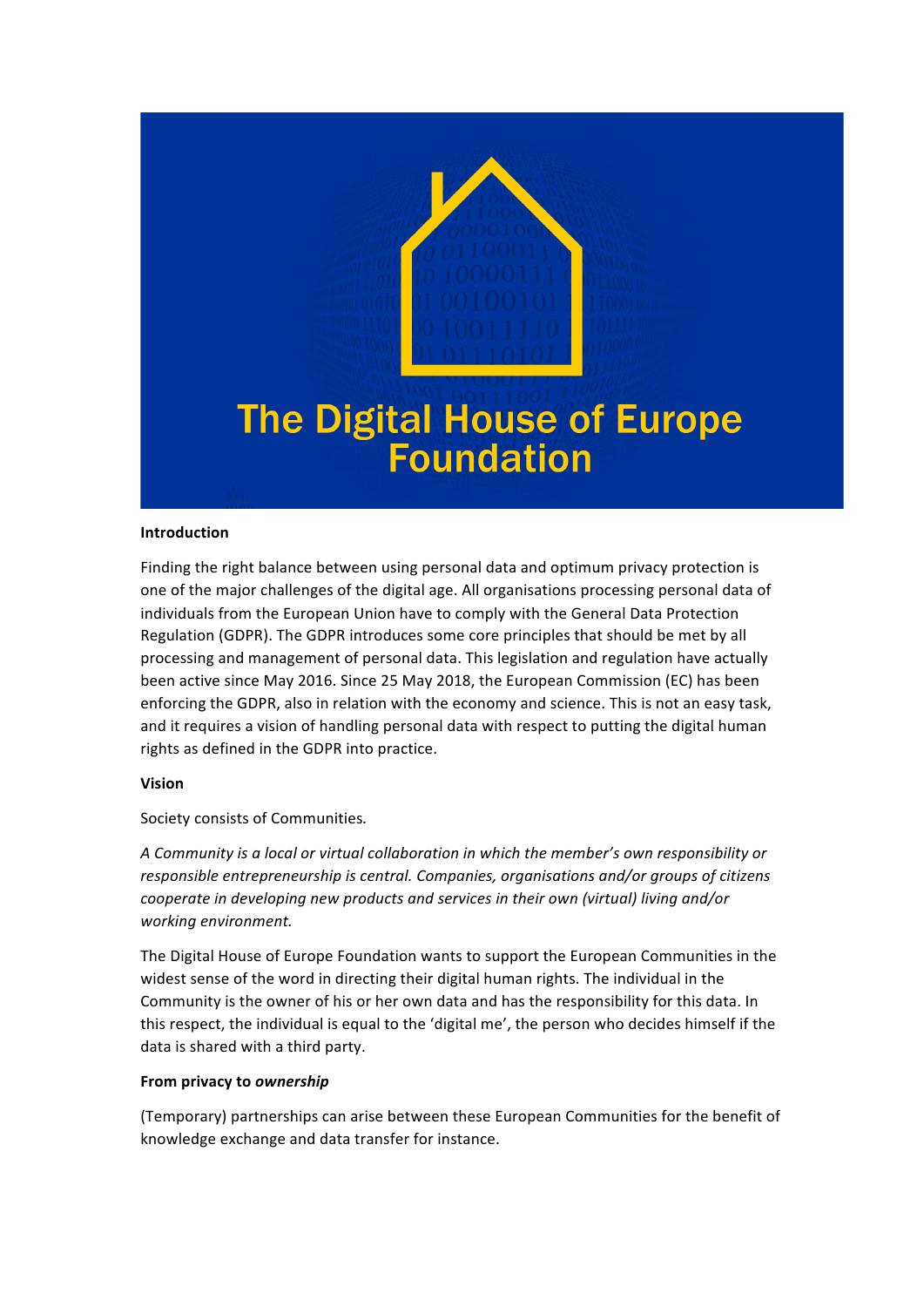A European community consists of members who have a collective bond. The European Communities have their own language, culture and characteristics. The body of ideas of the Digital House of Europe Foundation is based on the European legislation and regulations, the European Human Rights and the European Court.

The values of these European Communities are complied with and not in any way affected by the Digital House of Europe Foundation. We take the unicity of the individual and the community for granted.

#### **Mission**

The Digital House of Europe Foundation deems it essential that European Communities are advised and assisted when it comes to creating the balance between the use of personal data and privacy protection.

The Digital House of Europe Foundation wants all European Communities to be able to safeguard independently that they have the proper balance between privacy protection and the use of personal data.

In this process, the European Communities are supported by the Digital House of Europe Foundation in a neutral and independent way. The main aim of the Digital House of Europe Foundation is to prevent any third party from impeding or abusing the human rights of others. The Digital House of Europe Foundation also wants to ensure a protected and secure exchange of (big) data, so that new insights can be developed and knowledge can be exchanged between European Communities.

#### **Core** values

The core values of the Digital House of Europe Foundation include quality, security, integrity, objectivity, independence, justice, transparency and autonomy – core values which the 'digital me' (the individual) can rely on.

#### **Strategy**

## Core principles of the Digital House of Europe Foundation

Since its establishment on 5 May 2018, the Digital House of Europe Foundation has pursued its mission to advise and assist European Communities and support them in a neutral and independent way to prevent any third party from impeding or abusing their human rights and to anticipate such impediments and abuse.

#### Statutory objective

Giving support in the widest sense of the word to all European Communities that have registered with the Digital House of Europe Foundation.

#### No profit motive

The foundation does not have a profit motive. Its activities are exclusively focused on supporting, developing and facilitating regional initiatives from the European Communities, or on initiatives that may serve the European Union as a whole with a view to privacy protection.

## Appropriation of assets left after liquidation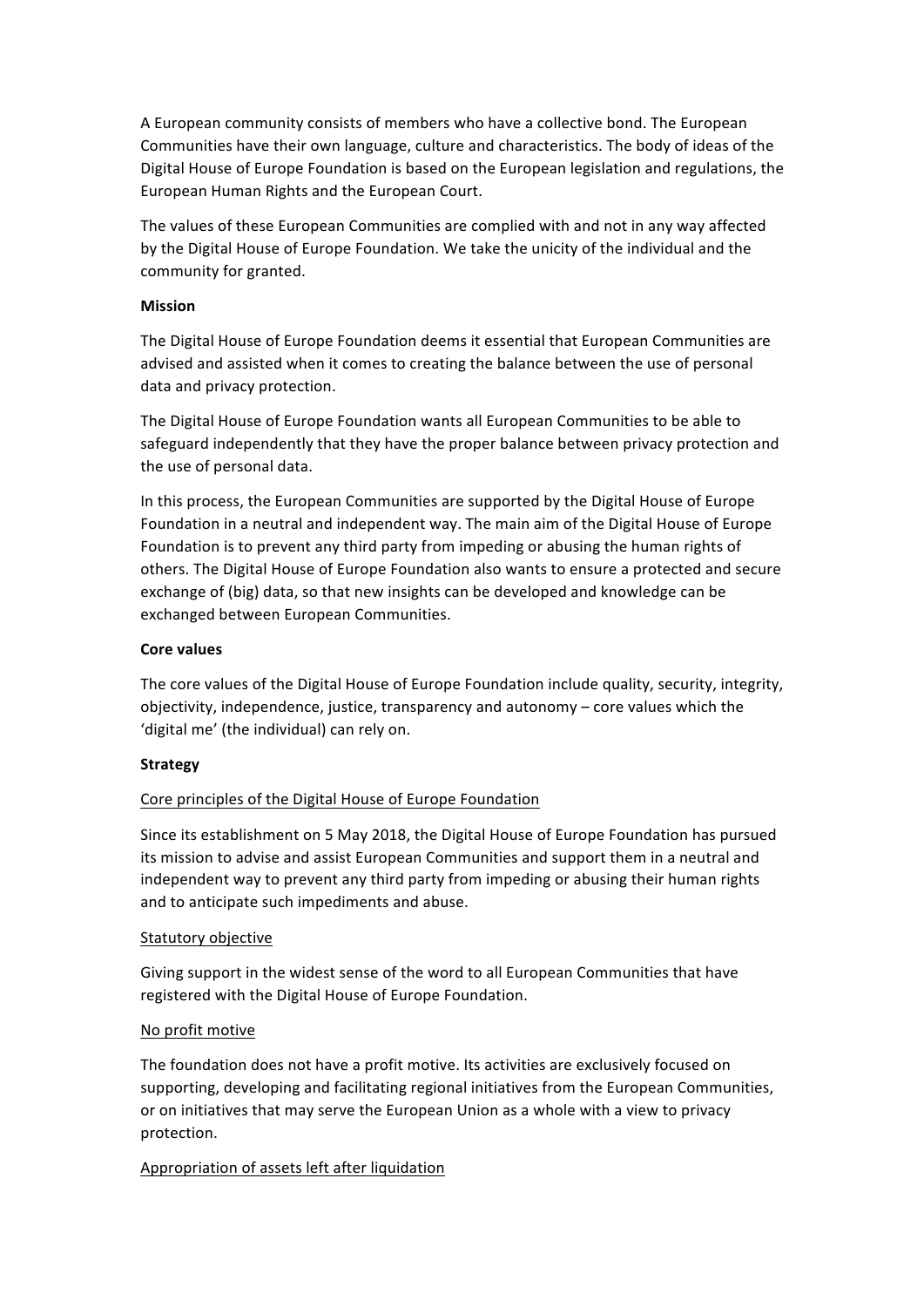When the foundation is liquidated, the Board will appropriate the assets left after liquidation. The assets will become part of the general credit of a similar foundation with an ANBI status (Algemeen Nut Beogende Instelling, Public Benefit Organisation), with European Communities as the common denominator.

#### **Operational policy**

### Activities of the Digital House of Europe Foundation

The Digital House of Europe Foundation offers the community the following:

- 1 The Digital House of Europe Foundation seeks to achieve its aim by supporting European Communities with advice and assistance in a neutral and independent way to prevent any third party from impeding or abusing their digital human rights and to anticipate such impediments and abuse.
- 2 The Digital House of Europe Foundation focuses on supporting European Communities by connecting, developing, initiating and facilitating proactively.
- 3 The Digital House of Europe Foundation creates and maintains a hotline for violation of digital human rights.
- 4 The Digital House of Europe Foundation assesses and observes and can act as an advocate.
- 5 The Digital House of Europe Foundation can do research, facilitate research and participate in research. It makes research information available to the European Community.
- 6 The Digital House of Europe Foundation increases the individual's mobility by ensuring that the individual's own data is or remains available.
- 7 The Digital House of Europe Foundation is a knowledge institute in the field of digital human rights.
- 8 The Digital House of Europe Foundation renders advice on digital human rights.
- 9 The Digital House of Europe Foundation is a source of information about digital human rights.
- 10 The Digital House of Europe Foundation is the administrator of the smart contracting library.
- 11 The Digital House of Europe Foundation is the administrator of the validation register concerning the digital new personality for the benefit of scientific and clinical research.
- 12 The Digital House of Europe Foundation develops and validates the informed consent procedures and serves as an ethical committee for digital research.

#### **Fundraising**

Research can be initiated from the Digital House of Europe Foundation. Research findings from a community can also be offered to market parties. Both possibilities can be converted into a value. Additionally, market parties can submit a research question to the foundation. Incoming and outgoing research results represent a value.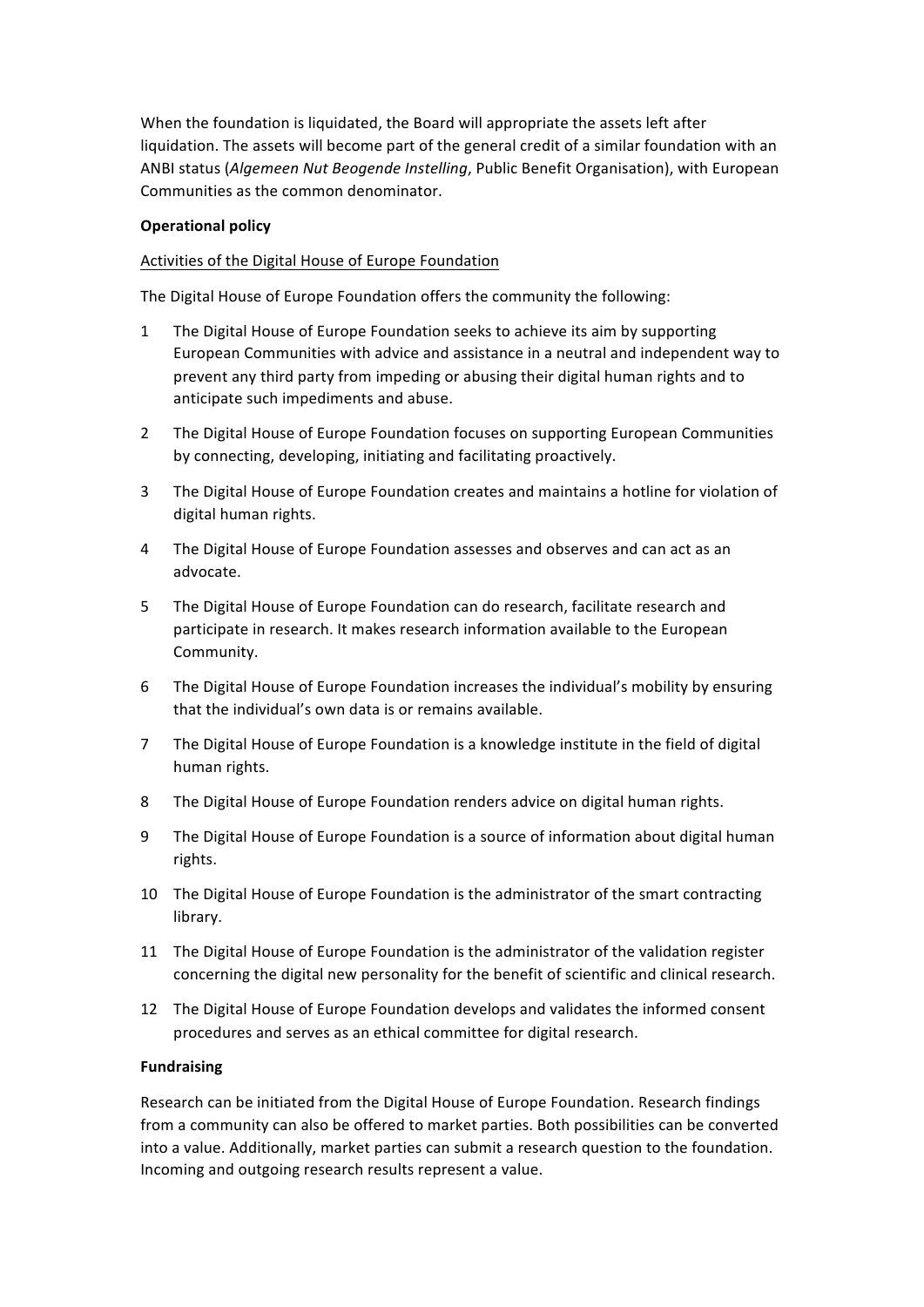In the digital world, information transfer is considered a transaction. The value of this transfer is laid down in a smart contract. There are several aspects to a transaction. Copyright is one of them. The draft of a smart contract is a copyright matter, and the total amount of the transaction partly depends on this draft. Demand and supply of research are provided via the Community Investment Portal.

Research and project calls can also be used for knowledge and value development for the foundation.

#### Fund management and disposal of property

We are open to gifts, structural donations, revenue from actions, legacies and inheritances. The possibilities of the ANBI status will be used to their full extent. Subsidies in line with the body of ideas of the foundation will also contribute to the reserves.

The copyright revenues are donations to the foundation.

The foundation seeks to realise a substantial reserve, so that it can safeguard any possible projects and the issuing or giving of grants.

Funds or assets are used in conformity with the budget or pursuant to a general board resolution. The policy is intended to maintain the equity of the foundation and to adjust the equity to inflation, if possible. In this way, the foundation attempts to safeguard long-term continuity.

#### **Expenditure policy**

Operational costs are to be paid for from the operational revenues/activities.

With respect to every community project, the way in which the costs are to be dealt with is examined.

#### **Long-term policy**

In Europe, the individual's personal data is made public or disclosed by others to a third party with some regularity. The Digital House of Europe Foundation wants to support the European Communities in the widest sense of the word in directing their digital human rights. The long-term programme of the foundation also focuses on the following:

- Communication about the who, what, where, why and how of the Digital House of Europe Foundation;
- Raising funds to set up the foundation;
- Setting up the smart contracting library;
- Harmonising human data in the context of the individual;
- Making a contribution, as an active participant, to the further development of the community investments;
- Acting as a (digital) liaison between the communities;
- Platform for knowledge exchange and networks;
- Preparing regional plans that are fed by cultural aspects from the region;
- Developing and administering the validation register concerning the digital new personality for the benefit of scientific and clinical research (e.g. Robin D. Ewig);
- Monitoring informed consent procedures and serving as an ethical committee for knowledge development.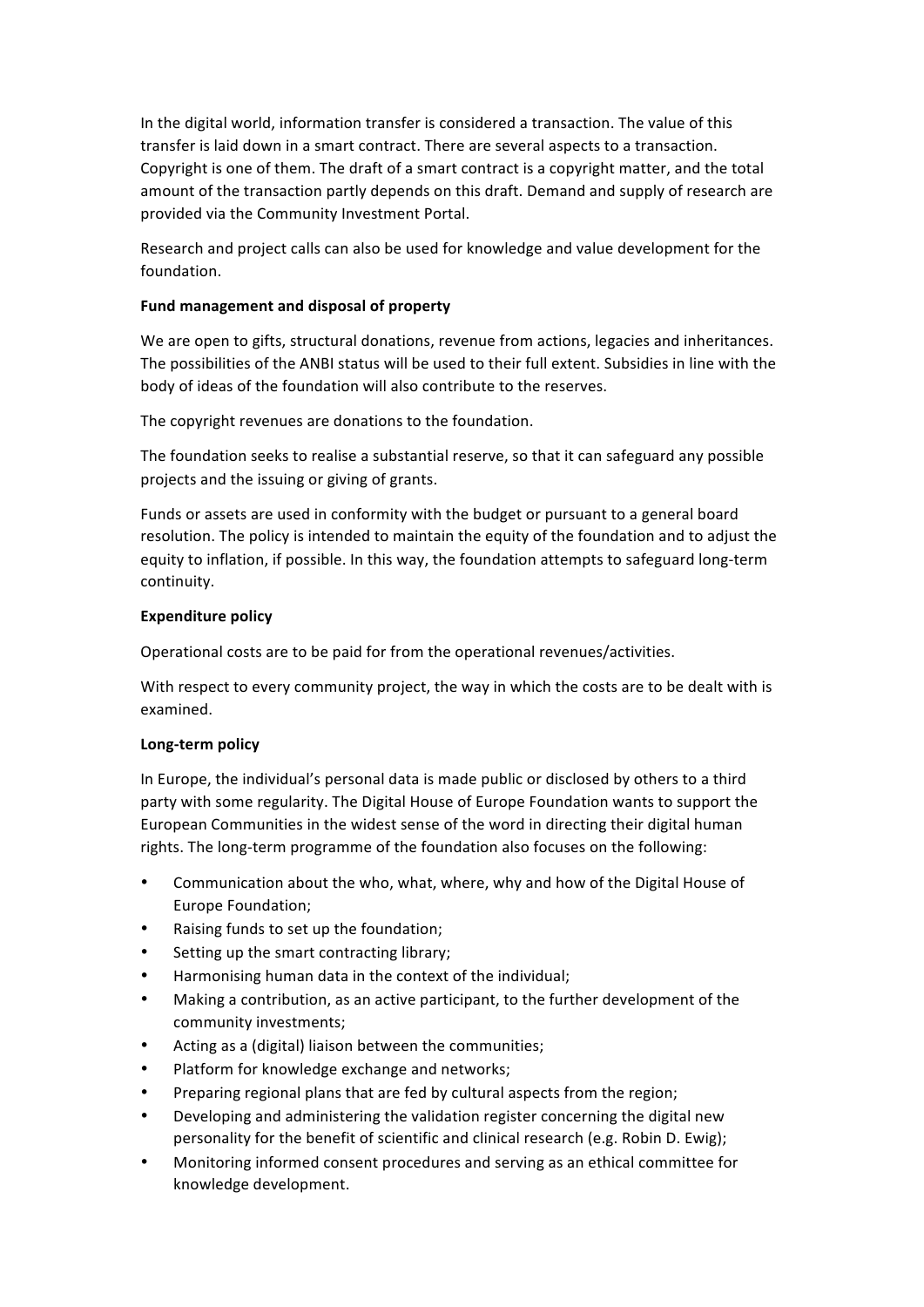## **Organisation structure**

The Digital House of Europe Foundation has a Board with a staff organisation, a Supervisory Committee and a Central Partner Council.

### **The Board**

At the establishment of the Digital House of Europe Foundation, the Board consists of a chairman, a secretary, a treasurer and a general board member. Every member has a specific portfolio. The Board is the basis for setting up a professional project organisation.

The appointment of board members has been laid down in the articles of association of the Digital House of Europe Foundation.

A professional board is subservient to the professional and the public services and has end responsibility for the services. The Board has regular discussions with the various stakeholders (managers, employees, internal and external supervisors, communities and others) about acting with respect to the values and performance agreed on. In the event of major decisions, the Central Partner Council (stakeholders) is involved in the decisionmaking process.

## **The Supervisory Committee**

The Supervisory Committee is independent of the foundation and the Central Partner Council in which the communities are represented. The Supervisory Committee can test the developments taking place in the Digital House of Europe Foundation without any case of a conflict of interests, independent of any partners from the social field they (closely) collaborate with. The Supervisory Committee is also independent of governments and NGOs. 

Due to its independence, the Supervisory Board can test the decisions and proposals of the Board. Supervision by the Supervisory Committee has been laid down in the articles of association of the foundation.

#### **The Central Partner Council**

The Central Partner Council consists of European Communities. Delegates of several partner councils from European Communities have a seat on the Central Partner Council. A community is considered a partner with the foundation. They are represented, whether or not indirectly, in the Central Partner Council.

The Central Partner Council is characterised by a demarcated field of attention that has been defined by the Board of the Digital House of Europe Foundation.

The Central Partner Council is an advisory body to the Board with special powers that enhance positioning and rendering advice. The Central Partner Council does not have the right of consent or the right to render advice concerning all major decisions. The proportion of votes of the Central Partner Council has been laid down in the standing rules. These powers include the following:

a. The Central Partner Council has the right of consent to the long-term development plan of the Digital House of Europe Foundation. In the long-term development plan, the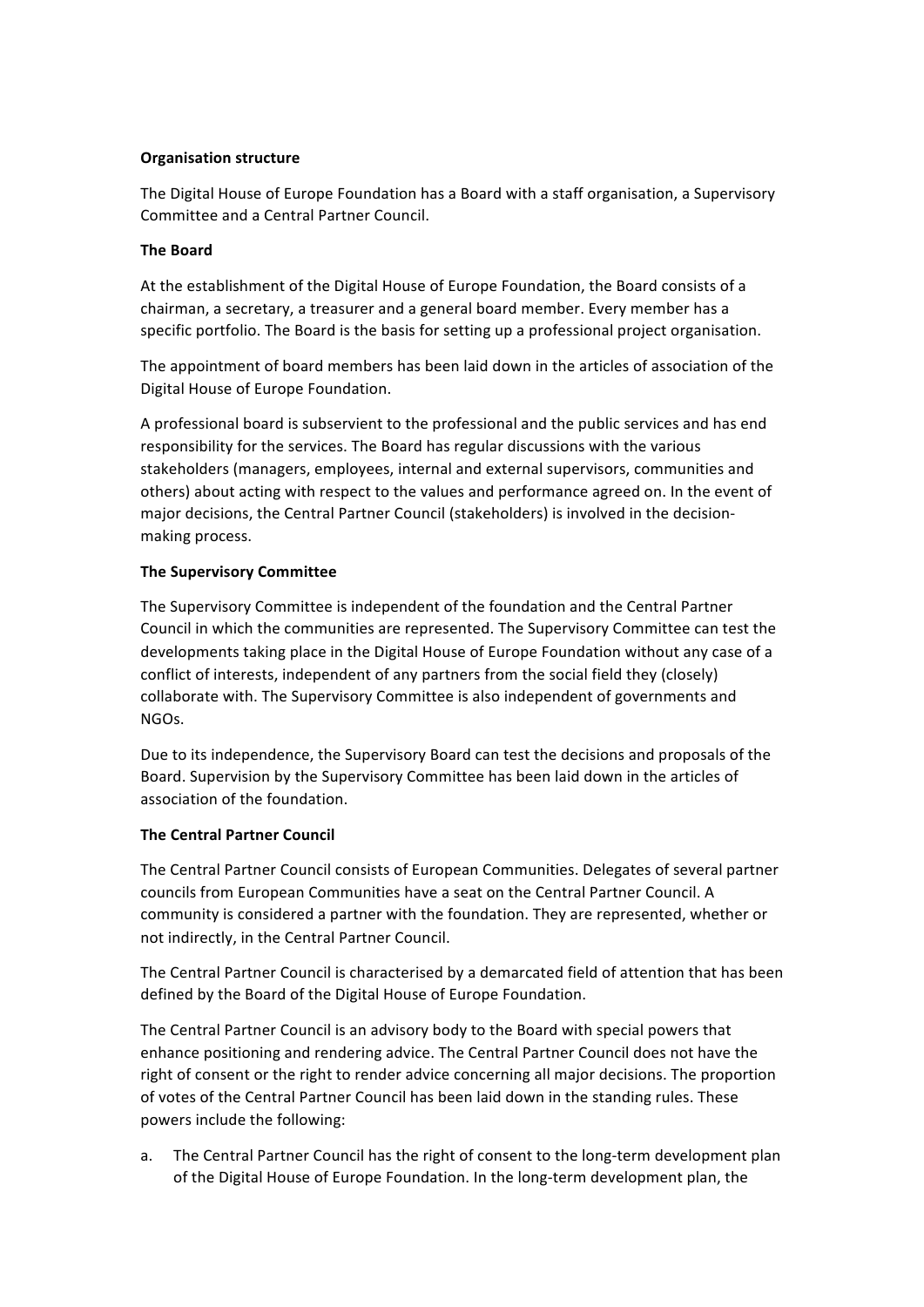long-term vision is described, which is tested, evaluated and (if necessary) adjusted every year. The right of consent is the major power 'at the front' of the policy. Once every three years, agreement by the communities to the great outline of the substance of the policy is required.

- b. The Central Partner Council has the right to render advice with respect to its own field of special attention of the annual plan (following from the development plan) of the Digital House of Europe Foundation.
- c. The Central Partner Council has the right to render advice with respect to its own field of special attention in the annual reporting of the Digital House of Europe Foundation. The annual report of the field of special attention  $-$  in combination with the annual accounts in the wide annual report – is sent to the Central Partner Council, which has the right to render advice to the Board with respect to the specific aspects of its field of special attention. The advice is also sent to the Supervisory Committee, which has to take this advice into account concerning assessments with the right of approval.
- d. The Central Partner Council has the right of consent with respect to the profile of the Board of the Digital House of Europe Foundation, in combination with the right to render advice on appointing the members of the Board. These are the major powers 'at the front' of the organisation. This right of consent and the right to render advice also apply to reappointing members of the Board.
- e. The Central Partner Council has a right to render advice with respect to the appointment of the chairman of the Supervisory Committee.
- f. The Central Partner Council has a right to render advice on amendments of the articles of association.

The Central Partner Council is not authorised to comment on the allocation of assets, the personnel policy and other powers conferred on the independent Supervisory Committee. The powers of the Central Partner Council, therefore, are not in the fields of business operations, finance and all kinds of other matters, but in the field of the quality of services: development plan (long-term, in advance), annual plan and the report.

The powers described above under a. to and including f. lead to a periodic statement about the policy and services of the Digital House of Europe Foundation. The Central Partner Council withholding its consent or advising against something is considered an important step. In fact, it is an emergency measure concerning the services and the Board of the Digital House of Europe Foundation. This does not mean that the Digital House of Europe Foundation cannot continue its activities. After all, the Central Partner Council does not have any powers with respect to discharging, annual accounts, or budget. It does mean, however, a first step in the lack of trust. In other words, the Central Partner Council can take emergency measures as to the details, but it cannot stop the organisation. Only the Supervisory Committee can do so.

The Central Partner Council meets four times a year. The council appoints its own chairman, who prepares the agenda in consultation with the Board. The Central Partner Council can convene with or without the Board. The Central Partner Council invites the Supervisory Committee twice a year for consultations. The Central Partner Council reports to the Board